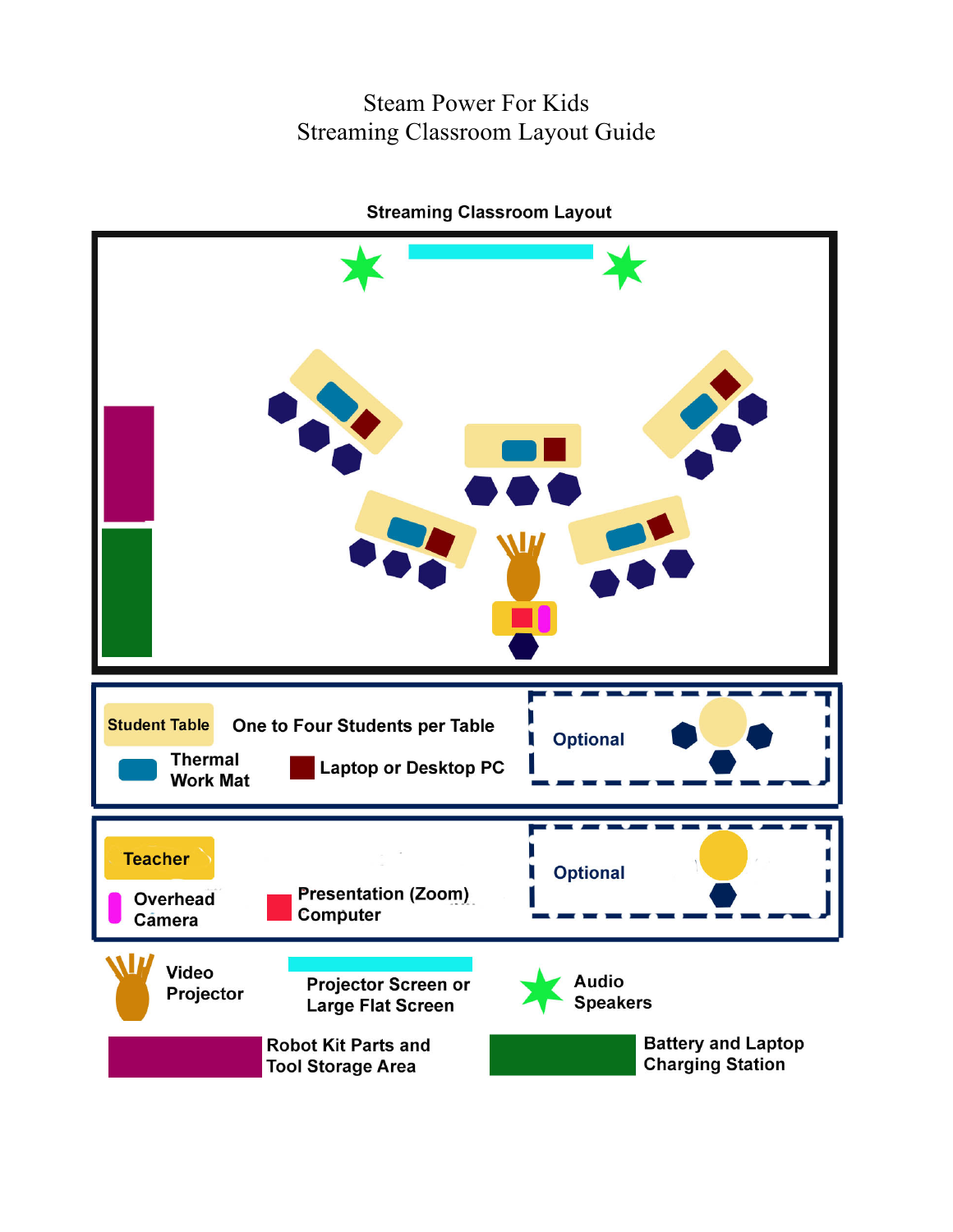# **Minimum Requirements, Suggestions and Options**

### Students:

Number of students per class is only limited by the room size. All students should have an unobstructed view of the presentation screen and be able to hear the presentation audio.

### Number of Robot Kits:

There should be at least one robot kit for each table/group. Group size should be no larger than four students. Optimal students per robot is two, however, we have classes with four. Robot kits can be re-used, but will need to be disassembled at the end of class.

# Number of Student Laptops (Computers):

There should be at least one computer per Robot Kit (laptop or tower). During coding exercises, it is beneficial for each student to have a computer, or at least take turns coding. Windows or Mac computers are supported. The student computers need a USB port and can be low performance, however the teacher/presentation computer should be able to stream 1080p high definition video without lagging.

### Internet Connection:

Your internet speed at the presentation computer should be at least 5 Mbps, however, 15 Mbps is recommended.

### Software Required:

All software is open source and free. Each laptop/computer must have the following software installed;

- mBlock Coding IDE Version 3.4.11
- Scratch Coding (MIT) Version 2
- Aruino IDE (latest)
- Word Processor (LibreOffice)
- Zoom (optional for individual student logins, Required for Teacher/Presentation Laptop)